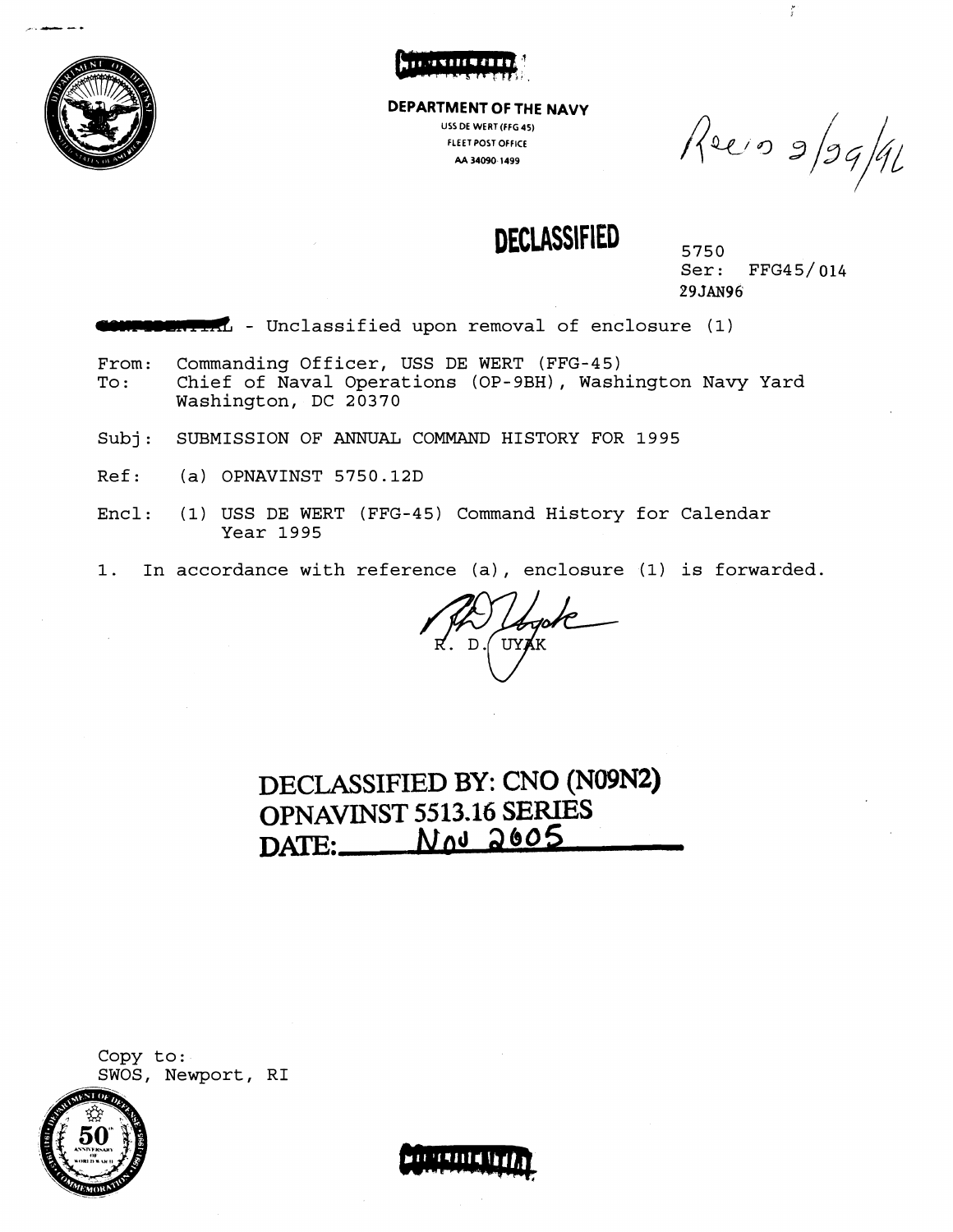

JAN 2 9 1996

### **DECLASSIFIED**

1. Command Composition and Organization:

Mission: AAW and ASW with secondary mission areas in ASUW, ELW, and CCC.

Commander: CDR Richard D. Uyak, USN

Homeport: Mayport, FL

Aircraft: Embarked two (2) SH-GOB LAMPS MK I11 Helicopters from HSL-44

2. (C) Chronology of significant events:

|                          | 01JAN-10JAN/ INPORT MAYPORT, FL                    |
|--------------------------|----------------------------------------------------|
|                          | 11JAN-12JAN/ U/W WEEK ONE WORK UPS W/ HSL-44 DET-2 |
|                          | 11JAN-12JAN/ CDS 8 60 DAY PRE-OPPE ASSESSMENT      |
| 13JAN-16JAN/ ENR GTMO    |                                                    |
| 16JAN-04FEB/ GTMO REFTRA |                                                    |
|                          | 16JAN-16JAN/ AWARDS CEREMONY                       |
| 04FEB-08FEB/ ENR MAYPORT |                                                    |
|                          | 04FEB-08FEB/ CDS 8 30 DAY PRE-OPPE ASSESSMENT      |
| 07FEB-07FEB/ DLQ'S/RLQ'S |                                                    |
| 08FEB-08MAR/ UPK MYPT    |                                                    |
| 12FEB-06MAR/ EMBK CDS 24 |                                                    |
| 13FEB-03MAR/ CSTG VISIT  |                                                    |
| 06MAR-08MAR/ 20BJ VAN    |                                                    |
|                          | 09MAR-09MAR/ SLAMEX 19-95                          |
| 10MAR-15MAR/ UPK MYPT    |                                                    |
| 10MAR-13MAR/ 20BJ VAN    |                                                    |
|                          | 13MAR-14MAR/ NGFS TRAINING TEAM VST                |
|                          | 16MAR-17MAR/ U/W JAX OPAREA                        |
|                          | 18MAR-28MAR/ IPT MYPT OPPE PREPS                   |
| 29MAR-31MAR/ U/W OPPE    |                                                    |
| 31MAR-23APR/ UPK MYPT    |                                                    |
| 03APR-12APR/ CSLTT VISIT |                                                    |
|                          | 12APR-12APR/ ATO DOWNLOAD                          |
| 19APR-20APR/ CMTQ        |                                                    |
| 19APR-19APR/ TYCOMMEX    |                                                    |
| 21APR-21APR/ MSL ONLOAD  |                                                    |
|                          | 23APR-31DEC/ EMBK ITALIAN OFFICER, 2 CPOS          |
|                          | 24APR-08MAY/ U/W COMPTUEX                          |
|                          | 24APR-24APR/ PACFIRE 76MM/CWIS                     |
|                          | 24APR-24APR/ TACAN CERTIFICATION                   |
|                          | 24APR-24APR/ EMBK HSL-44 DET-2                     |
|                          | 25APR-30APR/ ASW EXERCISE                          |
|                          | 27APR-27APR/ RAS USNS JOHN LENTHAL                 |
|                          | 29APR-02MAY/ AAW EXERCISE                          |
|                          | 01MAY-01MAY/ VERTREP USS BUTTE                     |

11178 M Pers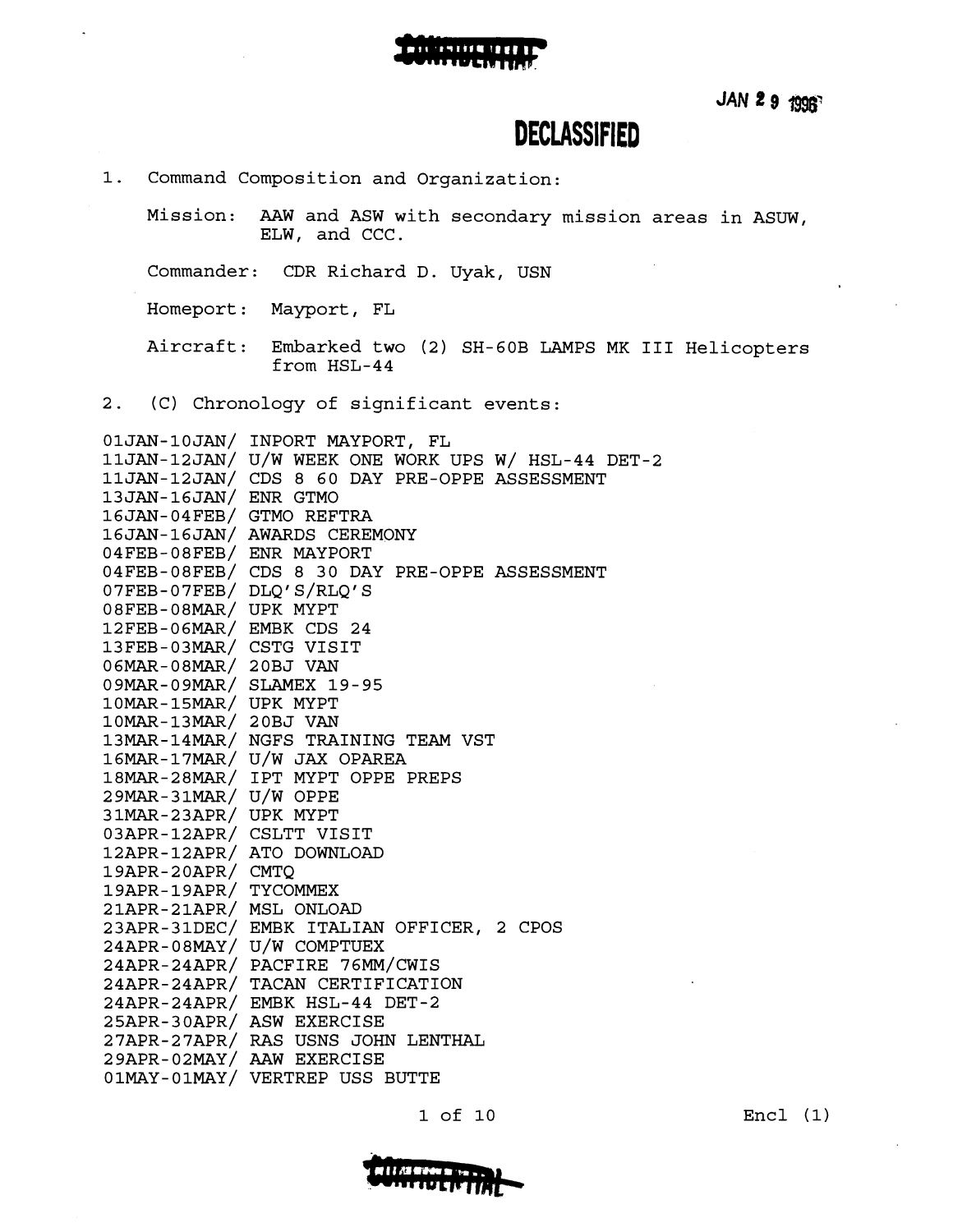

DECLASSIFIED JAN 2 9 1996

 $\ddot{a}$ 

| $02$ MAY-02MAY/          | AAW MISSILEX                                |
|--------------------------|---------------------------------------------|
| $03$ MAY-03MAY/          | HARPOONEX                                   |
| $05$ MAY-05MAY/          | TORPEX                                      |
|                          | 07MAY-07MAY/ STEEL BEACH PICNIC             |
|                          | 08MAY-12MAY/ PVST ST. MAARTEN (ANCHOR)      |
| 12MAY-23MAY/ U/W         |                                             |
| 14MAY-14MAY/ AAW EX      |                                             |
| 15MAY-15MAY/             | <b>NGFS</b>                                 |
| 15MAY-15MAY/ CCG-6 VISIT |                                             |
| 15MAY-15MAY/ EW JAMEX    |                                             |
| 20MAY-20MAY/ HELO TORPEX |                                             |
| 23MAY-26MAY/ UPK MYPT    |                                             |
|                          | 26MAY-26MAY/ XST ST JOHNS RIVER TO JAX      |
| 26MAY-30MAY/ IPT JAX     |                                             |
|                          | 30MAY-30MAY/ XST ST JOHNS RIVER TO MYPT     |
| 30MAY-06JUL/ UPK MYPT    |                                             |
| 05JUN-16JUN/ CSRR        |                                             |
| 06JUN-07JUN/ ESI         |                                             |
| 06JUL-24JUL/ U/W JTFEX   |                                             |
| 08JUL-08JUL/ BOARDEX     |                                             |
| 08JUL-09JUL/ ASWEX       |                                             |
|                          | 11JUL-11JUL/ RAS USS MONONGAHELA            |
|                          | 14JUL-14JUL/ RAS USS MONONGAHELA            |
|                          | 19JUL-19JUL/ RAS USS MONONGAHELA            |
| 24JUL-01AUG/ UPK MYPT    |                                             |
| 24JUL-01AUG/ CSRR        |                                             |
|                          | 01AUG-03AUG/ U/W HURRICANE EVASION SORTIE   |
|                          | 03AUG-28AUG/ UPK/POM MYPT                   |
|                          | 28AUG-10SEP/ U/W MEDITERRANEAN DEPLOYMENT   |
|                          | 29AUG-29AUG/ RAS USS MERRIMACK              |
|                          | 30AUG-30AUG/ RAS USS MONONGAHELA            |
|                          | 30AUG-30AUG/ HSL-44 DET-2 FLY-ON            |
|                          | 31AUG-31AUG/ SAFETY STAND-DOWN              |
|                          | 01SEP-01SEP/ QUICKDRAW 76MM/CWIS/.50 CAL MG |
|                          | 02SEP-02SEP/ QUICKDRAW 76MM/CWIS/.50 CAL MG |
|                          | 02SEP-02SEP/ RAS USS MONONGAHELA            |
| $03$ SEP-03SEP/          | QUICKDRAW 76MM/CWIS/.50 CAL MG              |
| $04$ SEP-04SEP/          | <b>PASSEX</b>                               |
| 05SEP-05SEP/ PASSEX      |                                             |
| 05SEP-06SEP/ ENCOUNTEREX |                                             |
|                          | 06SEP-06SEP/ RAS USS MONONGAHELA            |
| $07$ SEP-07SEP $/$       | TRANSIT STRAITS OF GIBRALTAR                |
|                          | 08SEP-08SEP/ CHOP TO CTF 60                 |
|                          | 08SEP-08SEP/ T/O USS HAWES                  |
|                          | 09SEP-09SEP/ RAS USNS KANAWHA               |
| $10$ SEP-14SEP $/$       | PVST PALMA SPAIN (PIERSIDE)                 |
|                          | 15SEP-22SEP/ U/W EXERCISE ATLAS HINGE       |
| 16SEP-16SEP/ ENCOUNTEREX |                                             |

**PERMITTEN**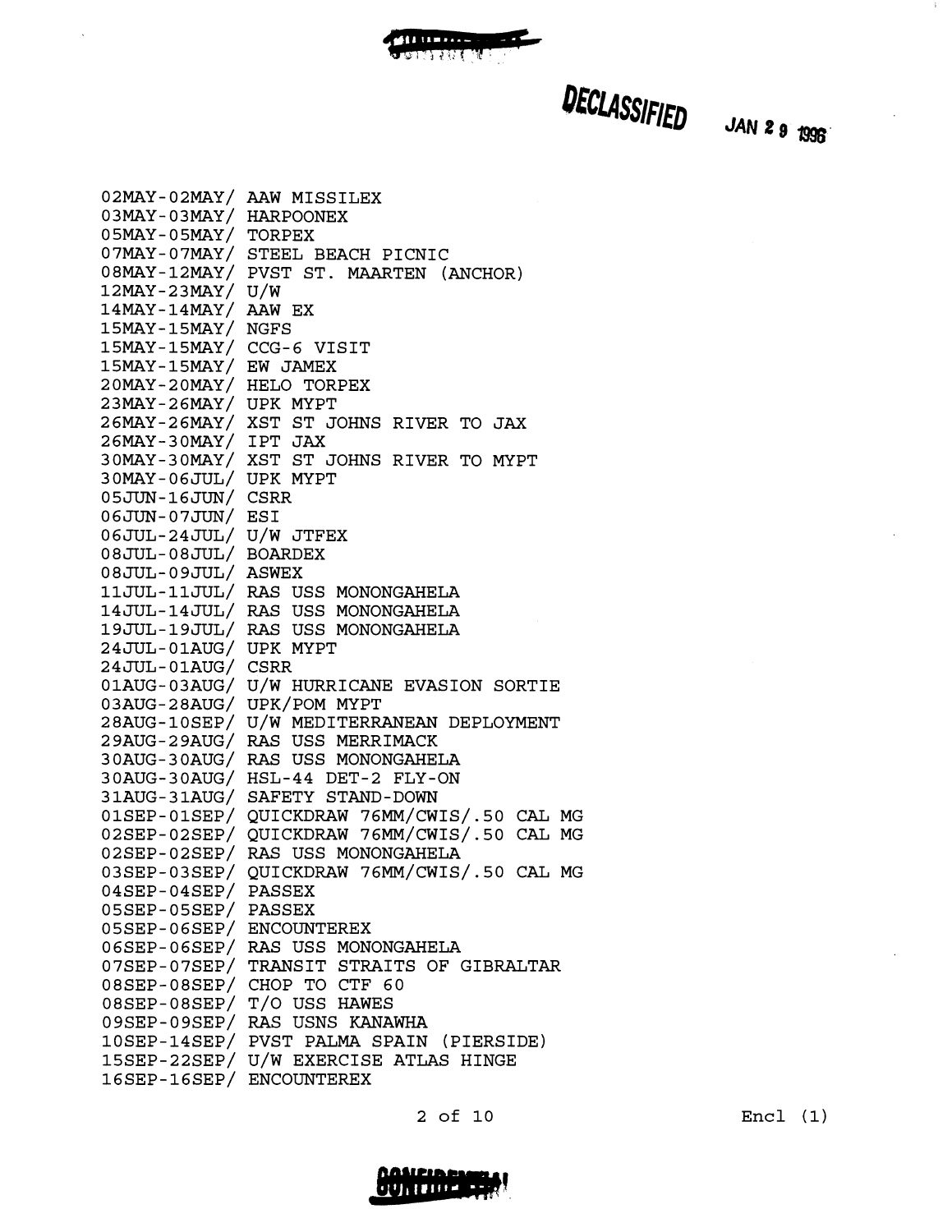

DECLASSIFIED

JAN 29 1996

|                           | 18SEP-18SEP/ RAS USNS KANAWHA                                   |
|---------------------------|-----------------------------------------------------------------|
| 18SEP-18SEP/ WASEX        |                                                                 |
| 20SEP-20SEP/ VST BY C6FLT |                                                                 |
|                           | 21SEP-21SEP/ TOW LARNE TARGET                                   |
| 22SEP-29SEP/ U/W TRANSIT  |                                                                 |
|                           | 22SEP-22SEP/ RAS USNS KANAWHA                                   |
|                           | 24SEP-24SEP/ STEEL BEACH PICNIC                                 |
|                           | 24SEP-24SEP/ TRANSIT STRAITS OF GIBRALTAR                       |
|                           | 25SEP-25SEP/ AWARDS CEREMONY                                    |
|                           | 29SEP-30SEP/ PVST PORTSMOUTH UNITED KINGDOM (PIERSIDE)          |
| 30SEP-02OCT/ U/W TRANSIT  |                                                                 |
|                           | 020CT-140CT/ PARTNERSHIP FOR PEACE EXERCISE COOPERATIVE JAGUAR  |
|                           | 020CT-07OCT/ IPT PHASE COOPERATIVE JAGUAR FREDRICKSHAVN DENMARK |
|                           | (ANCHOR)                                                        |
|                           | 03OCT-14OCT/ EMBK FINNISH OFFICER, BRITISH OFFICER              |
| 03OCT-03OCT/ COMMEX       |                                                                 |
| 03OCT-03OCT/ PLOTTINGEX   |                                                                 |
| 04OCT-04OCT/ COMMEX       |                                                                 |
| 04OCT-04OCT/ PLOTTINGEX   |                                                                 |
|                           | 040CT-040CT/ FIREFIGHTING DEMOS                                 |
| 050CT-050CT/ COMMEX       |                                                                 |
| 050CT-050CT/ PLOTTINGEX   |                                                                 |
| 060CT-060CT/ COMMEX       |                                                                 |
| 06OCT-06OCT/ PLOTTINGEX   |                                                                 |
| 07OCT-07OCT/ SPORTS DAY   |                                                                 |
|                           | 080CT-120CT/ U/W PHASE COOPERATIVE JAGUAR                       |
| 080CT-110CT/ DIVTACS      |                                                                 |
| 090CT-090CT/ GUNEX        |                                                                 |
|                           | 090CT-090CT/ COORDINATED ANCHORAGE                              |
|                           | 100CT-100CT/ PEACEKEEPINGEX                                     |
| 110CT-110CT/ BOARDINGEX   |                                                                 |
| 110CT-110CT/ VST BY VIPS  |                                                                 |
|                           | 120CT-130CT/ IPT OUTBRIEF AARHUS DENMARK (PIERSIDE)             |
|                           | 120CT-120CT/ NAVY BIRTHDAY RECEPTION                            |
| 140CT-190CT/ U/W TRANSIT  |                                                                 |
| 170CT-170CT/ PASSEX       |                                                                 |
| 170CT-170CT/ ENCOUNTEREX  |                                                                 |
|                           | 190CT-220CT/ PVST LISBON PORTUGAL (PIERSIDE)                    |
| 220CT-280CT/ U/W TRANSIT  |                                                                 |
|                           | 230CT-230CT/ TRANSIT STRAITS OF GIBRALTAR                       |
|                           | 280CT-280CT/ RAS USNS KANAWHA                                   |
|                           | 280CT-01NOV/ U/W WITH USA BATGRU                                |
|                           | 300CT-300CT/ OUICKDRAW 76MM/CWIS/.50 CAL MG                     |
|                           | 310CT-310CT/ QUICKDRAW 76MM/CWIS/.50 CAL MG                     |
|                           | 01NOV-02NOV/ U/W EXERCISE JUNIPER HAWK                          |
|                           | 01NOV-02NOV/ CV ESCORT/PLANE GUARD DUTY                         |
|                           | 03NOV-07NOV/ U/W EXERCISE INFINITE COURAGE                      |
|                           | 06NOV-06NOV/ MISSILEX SM-1 FIRING                               |

3 of 10

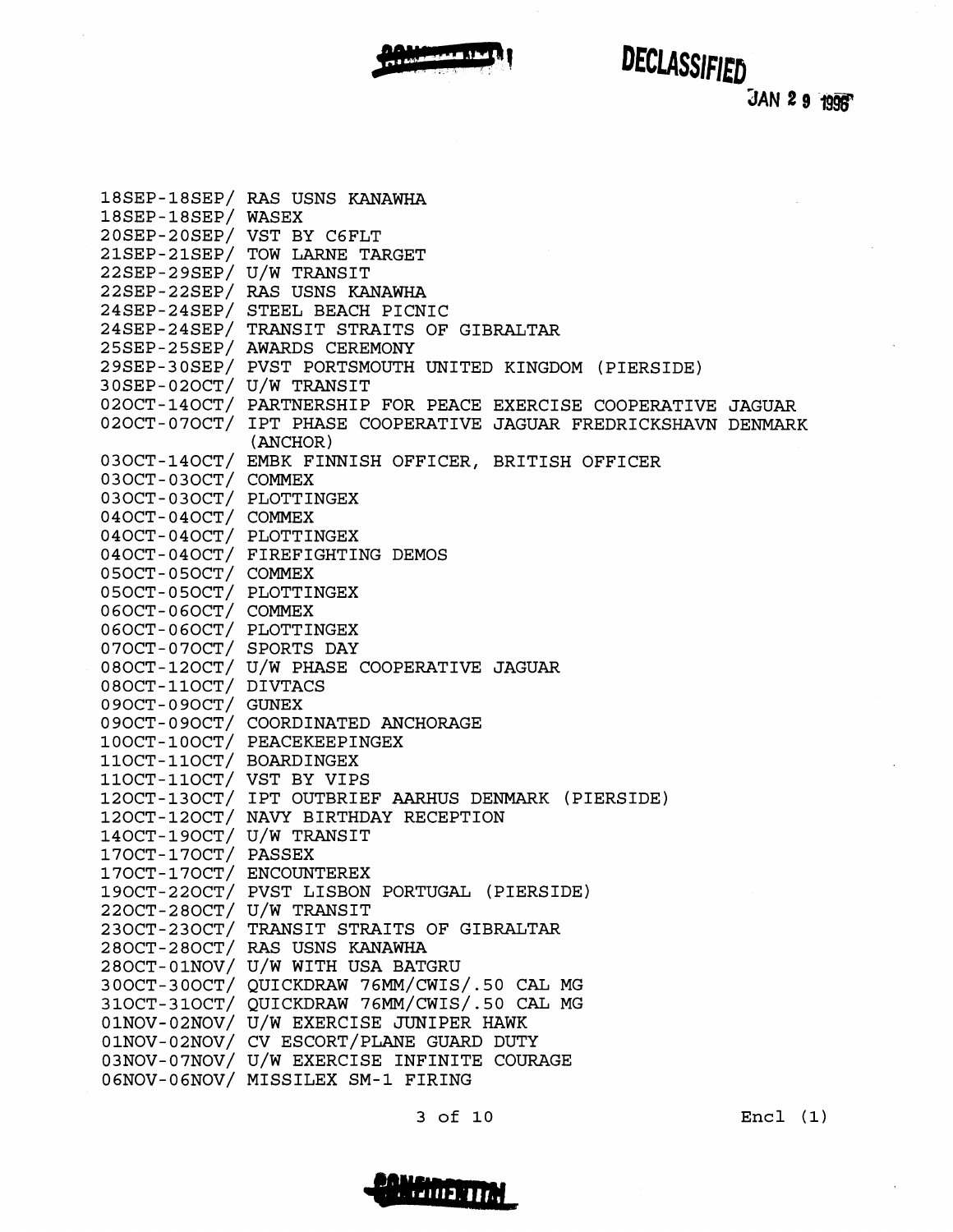

# DECLASSIFIED JAN 2 9 1996

|                          | 07NOV-07NOV/ RAS USNS KANAWHA                                    |
|--------------------------|------------------------------------------------------------------|
| 08NOV-10NOV/ U/W TRANSIT |                                                                  |
|                          | 10NOV-13NOV/ U/W EXERCISE BRIGHT STAR                            |
|                          | 10NOV-13NOV/ EMBK EGYPTIAN OFFICER                               |
| 10NOV-10NOV/ RAS FS VAR  |                                                                  |
| 10NOV-10NOV/ AAWEX       |                                                                  |
|                          | 11NOV-12NOV/ TOW LARNE TARGET                                    |
| 13NOV-17NOV/ U/W TRANSIT |                                                                  |
|                          | 14NOV-14NOV/ RAS USNS KANAWHA                                    |
|                          | 15NOV-27NOV/ EMBK 2 ALBANIAN OFFICERS                            |
| 16NOV-16NOV/ PASSEX      |                                                                  |
|                          | 17NOV-24NOV/ PARTNERSHIP FOR PEACE EXERCISE COOPERATIVE MERMAID- |
|                          | CLASSICA                                                         |
|                          | 17NOV-22NOV/ IPT PHASE COOPERATIVE MERMAID-CLASSICA LA SPEZIA    |
|                          | ITALY (MED MOORED)                                               |
| 20NOV-20NOV/ PLOTTINGEX  |                                                                  |
| 20NOV-20NOV/ COMMEX      |                                                                  |
|                          | 20NOV-20NOV/ SURFACE PICTURE                                     |
| 21NOV-21NOV/ COMMEX      |                                                                  |
|                          | 21NOV-21NOV/ SURFACE PICTURE                                     |
|                          | 22NOV-24NOV/ U/W PHASE COOPERATIVE MERMAID-CLASSICA              |
| 22NOV-23NOV/ DIVTACS     |                                                                  |
|                          | 23NOV-23NOV/ RAS ITS VESUVIO                                     |
| 23NOV-24NOV/ SCREENEX    |                                                                  |
|                          | 24NOV-25NOV/ IPT OUTBRIEF LA SPEZIA ITALY (PIERSIDE)             |
| 25NOV-29NOV/ U/W TRANSIT |                                                                  |
| 25NOV-25NOV/ PASSEX      |                                                                  |
|                          | 29NOV-03DEC/ IPT TRIESTE ITALY (PIERSIDE)                        |
|                          | 30NOV-30NOV/ T/O CONFERENCE (SHARP GUARD DUTIES) USS BOONE       |
|                          | 04DEC-06DEC/ U/W OTRANTO OPERATION AREA                          |
|                          | 04DEC-06DEC/ EXERCISE WITH CTF 440                               |
|                          | 07DEC-07DEC/ CHOP TO NATO SNFM CTF 440                           |
|                          | 07DEC-07DEC/ RAS USNS JOHN LENTHALL                              |
|                          | 07DEC-10DEC/ IPT CORFU GREECE (ANCHOR)                           |
|                          | 10DEC-16DEC/ U/W OPERATION SHARP GUARD                           |
|                          | 11DEC-11DEC/ CONDUCTED FIRST QUERY OF MERCHANT VESSEL IN SUPPORT |
|                          | OF OPERATION SHARP GUARD                                         |
|                          | 13DEC-13DEC/ VERTREP USNS SATURN                                 |
|                          | 14DEC-14DEC/ RAS USNS LEROY GRUMMAN                              |
| 16DEC-18DEC/ U/W TRANSIT |                                                                  |
|                          | 18DEC-28DEC/ IPT VILLEFRANCHE FRANCE (MOORED TO BOUY)            |
|                          | 19DEC-20DEC/ SAFETY STAND-DOWN                                   |
|                          | 20DEC-22DEC/ PQS STAND-DOWN                                      |
| 28DEC-29DEC/ U/W TRANSIT |                                                                  |
|                          | 30DEC-31DEC/ U/W OPERATION SHARP GUARD                           |

CONFIDENTIAL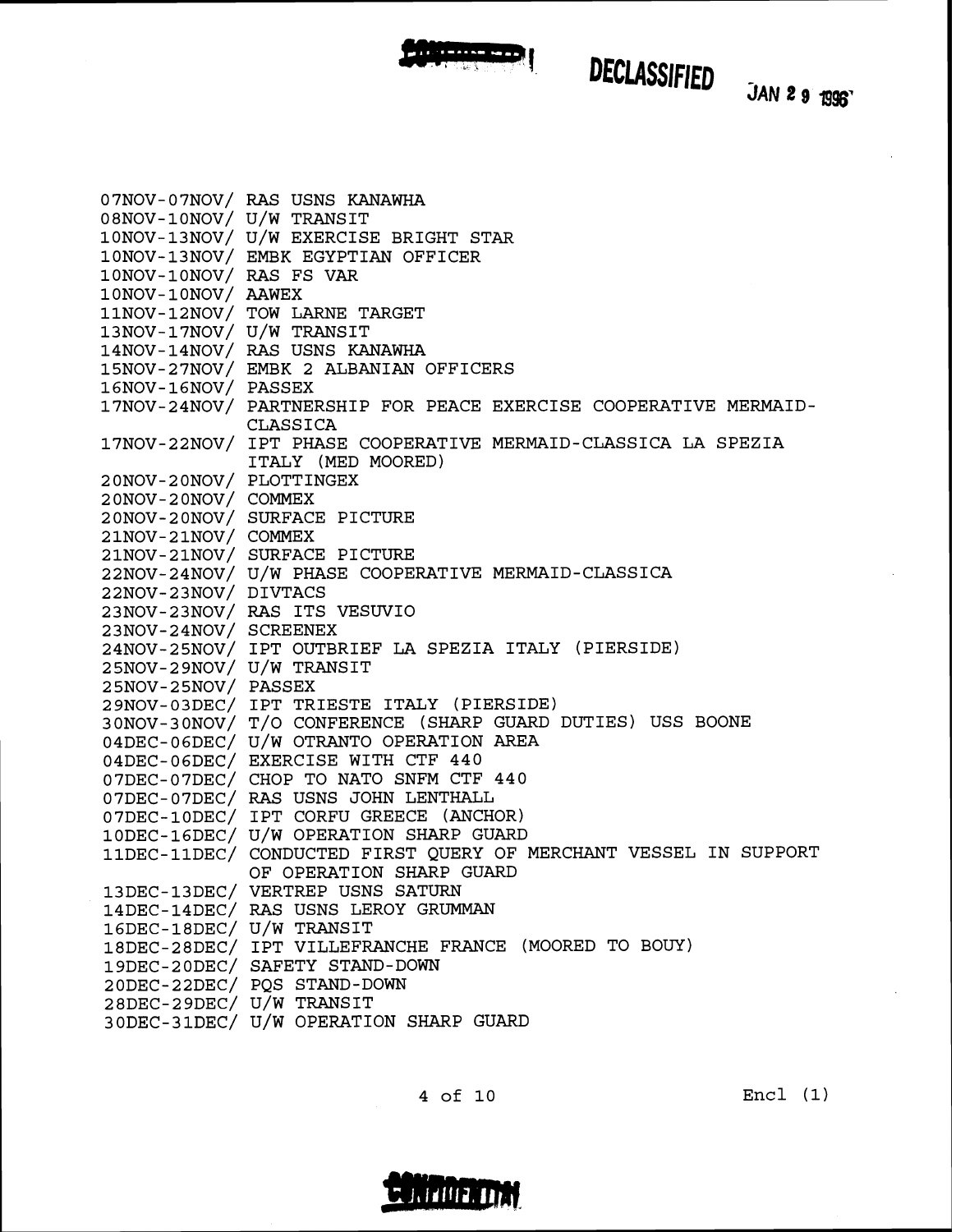

#### NARRATIVE

DE WERT began 1995 inport Mayport, Florida. On 11 January 1995, DE WERT was underway for work ups with HSL-44 DET-2, and was given a COMDESRON EIGHT 60 day Pre-OPPE assessement. On 13 January 1995, DE WERT had a BSF in Mayport, dropped off the Engineering Assessment Team, then departed for Guantanamo Bay, Cuba. DE WERT underwent refresher training from 16 January 1995 through 04 February 1995. DE WERT again embarked the Engineering Assessment Team for a COMDESRON EIGHT 30 day Pre-OPPE assessment held during the transit back to Mayport, Florida. Enroute, the ship conducted RLQs and DLQs.

DE WERT remained inport Mayport for upkeep 08 February 1995 through 08 March 1995, and embarked COMDESRON TWENTY FOUR 12 February 1995 through 06 March 1995. The ship conducted Combat Systems training with the 20BJ van from 06 March 1995 to 08 March 1995. DE WERT was underway in the JAXOPAREA from 08 March 1995 through 10 March 1995, participating in a SLAMEX, then returned to Mayport for the period 10 March 1995 to 15 March 1995, again training with the 20BJ van from 10 March 1995 to 13 March 1995. While inport, the ship was visited by the NGFS<br>Training Team. DE WERT was again underway in the JAXOPAREA on DE WERT was again underway in the JAXOPAREA on 16 March 1995 and 17 March 1995, returning to port on 18 March 1995 and remaining in Mayport until 28 March 1995 performing OPPE preparations. DE WERT completed the underway portion of OPPE from 29 March 1995 to 31 March 1995, and achieved an overall score of "Excellent."

DE WERT spent the period 31 March 1995 to 23 April 1995 in an upkeep period in Mayport, Florida. CSLTT visited the ship 03 April 1995 to 12 April 1995. On 12 April 1995 the ship performed an AT0 download. An extremely successful CMTQ was held 19 April 1995 to 20 April 1995. Also on 19 April 1995, DE WERT participated in a TYCOMMEX. On 21 April 1995, the ship performed a missile onload, pierside Mayport, FL.

On 23 April 1995, DE WERT embarked three Italian Naval personnel for a one year tour. The Italian contingent consisted of one officer, assigned as Assistant Navigator, and two Chief Petty Officers: one Electrician and one Electronics Technician.

DE WERT was underway for COMPTUEX with the USS AMERICA Battle Group from 24 April 1995 to 08 May 1995. On 24 May 1995 the ship successfully completed TACAN certification, conducted a **76MM** and CWIS PACFIRE, and embarked HSL-44 DET-2. The ship was involved in an intensive ASW exercise from 25 April 1995 to 02 May 1995.

5 of 10 Encl **(1)** 

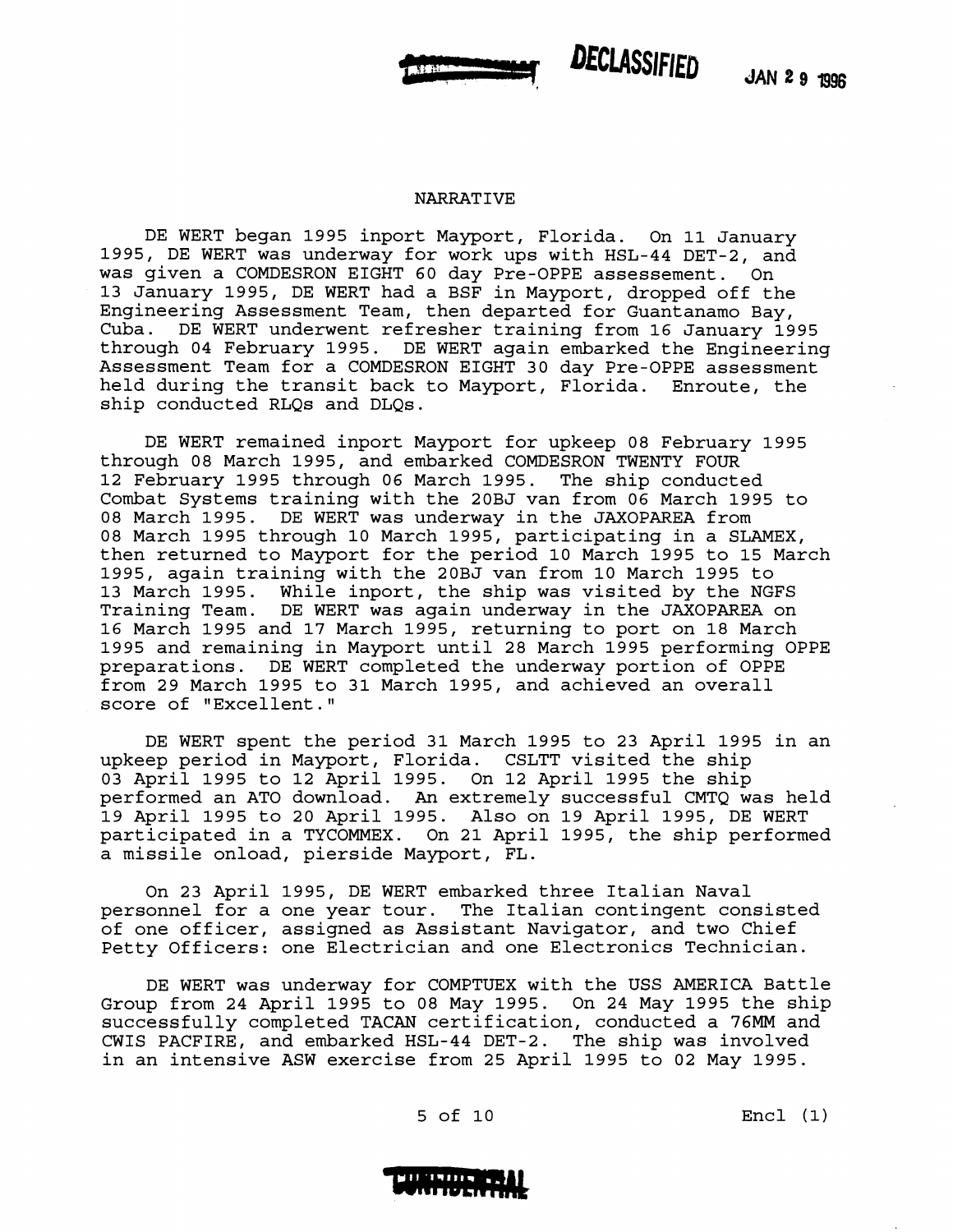### **DECLASSIEIEn**

On 01 May 1995 DE WERT conducted an ammunition VERTREP with USS BUTTE. DE WERT fired two SM-1 missiles on 02 May 1995 during an AAW exercise. The ship conducted a HARPOON firing on 03 May 1995, scoring a direct hit. A TORPEX on 05 May 1995 resulted in two successful firings. On 07 May 1995 DE WERT held a steel beach picnic.

DE WERT enjoyed a brief port visit to the Caribbean island of St. Maarten, anchoring 08 May 1995 and departing to rejoin the USA Battle Group 12 May 1995. On 14 May 1995 the ship participated in an AAWEX. On 15 May 1995 DE WERT conducted an NGFS exercise off the coast of Vieques Island. Witnessing the exercise was COMCARGRU SIX, who embarked for the day. Also on 15 July 1995, the ship participated in an EW JAMEX. COMPTUEX ended 20 May 1995 with a HELO TORPEX. DE WERT spent 20 May 1995 to 23 May 1995 in transit to Mayport, Florida.

23 May 1995 to 26 May 1995 were spent in Mayport. DE WERT transited the St. Johns River to downtown Jacksonville, Florida, on 26 May 1995. DE WERT remained in Jacksonville until 30 May 1995, hosting over 500 visitors. The ship transited back down the St. Johns River to Mayport Naval Station on 30 May 1995.

DE WERT remained in Mayport for upkeep during the period 30 May 1995 to 06 July 1995. A CSRR was held 05 June 1995 to 16 June 1995. ESI was held 06 June 1995 to 07 June 1995.

DE WERT returned to sea again with the USS AMERICA Battle Group for JTFEX during the period 06 July 1995 to 24 July 1995. On 08 July 1995 the ship performed a BOARDEX. From 08 July 1995 to 09 July 1995, the ship engaged in an ASW exercise. DE WERT conducted RAS with USS MONONGAHELA on 11 July 1995, 14 July 1995, and again on 19 July 1995. DE WERT returned to Mayport, Florida, on 24 July 1995.

DE WERT began a POM period 24 July 1995. A CSRR was again conducted beginning on 24 July 1995. The POM period and CSRR were interrupted on 01 August 1995, as DE WERT got underway for a Hurricane Evasion Sortie. DE WERT returned to port 03 August 1995. The ship remained in port for upkeep until 28 August 1995.

DE WERT deployed to the Mediterranean Sea with the USS AMERICA battle group on 28 August 1995. During the trans-Atlantic crossing, the ship conducted **RAS** with USS MERRIMACK on 29 August 1995 and USS MONONGAHELA on 30 August 1995. HSL-44 DET-2 conducted their fly-on to DE WERT 30 August 1995. The ship



6 of 10 Encl (1)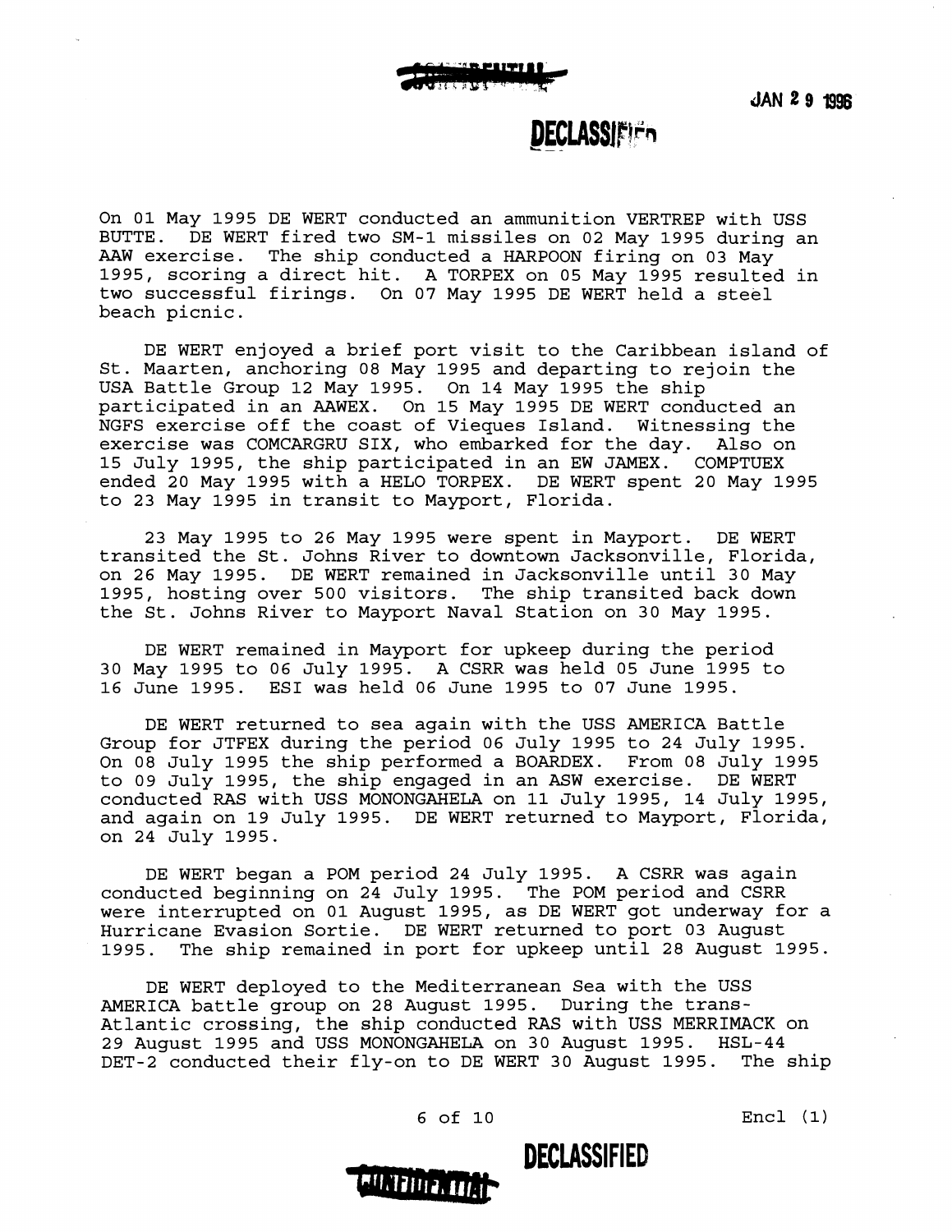JAN 2 9 1996

#### **DECLASSIFIED**

held a safety stand-down on 31 August 1995. DE WERT participated in QUICKDRAW exercises on 01 September 1995, 02 September 1995, and 03 September 1995, successfully firing 76MM, CIWS, and .50 CAL MGs. Also on 02 September 1995 DE WERT conducted RAS with USS MONONGAHELA. DE WERT conducted a PASSEX with French ships on 04 September 1995, and with Spanish ships on 05 September 1995. DE WERT participated in an ENCOUNTEREX from 05 September 1995 to 06 September 1995. The ship conducted RAS with USS MONONGAHELA on 06 September 1995.

DE WERT transited the Straits of Gibraltar on 07 September 1995. The ship chopped to CTF 60 on 08 September 1995, and conducted an at-sea turn over with USS HAWES. After a RAS with USNS KANAWHA on 09 September 1995, DE WERT had a port visit to Palma de Majorca, Spain, from 10 September 1995 to 14 September 1995. DE WERT participated in the amphibious exercise Atlas Hinge from 15 September 1995 to 22 September 1995. Included was an ENCOUNTEREX with the submarine USS ARCHERFISH on 16 September 1995, RAS with USNS KANAWHA on 18 September 1995, and a WASEX with Tunisian ships on 18 September 1995. On 21 September 1995, the ship towed the LARNE target for firing exercises by SEA COBRA helicopters and AV-8B HARRIER jets from USS WASP. COMSIXTHFLT visited DE WERT on 20 September 1995.

DE WERT transited to Portsmouth, United Kingdom, 22 September 1995 to 29 September 1995, refueling from USNS KANAWHA on 22 September 1995. The ship held a steel beach picnic on 24 September 1995, and transited back through the Straits of Gibraltar later that day. **An** awards ceremony was held on 25 September 1995. The ship arrived in Portsmouth on 29 September 1995 and departed on 30 September 1995, enroute to Fredrickshavn, Denmark, via the North and Baltic Seas.

The ship arrived in Fredrickshavn on 02 October 1995 for participation in Cooperative Jaguar. This was a NATO sponsored Partnership For Peace (PFP) exercise, in which DE WERT was the sole U.S. participant. Other nations represented were: United Kingdom, France, Germany, Belgium, Denmark, Sweden, Finland, Latvia, Lithuania, Estonia, and Poland. The exercise lasted until 14 October 1995. The inport phase, in Fredrickshavn, was held 02 October 1995 to 07 October 1995. DE WERT embarked observers from United Kingdom and Finland for the duration of the exercise. COMMEX and PLOTTINGEX were held 03 October 1995, 04 October 1995, 05 October 1995, and 06 October 1995. There was also a fire fighting demonstration on 04 October 1995. A sports day for all participants was held on 07 October 1995. Visitors

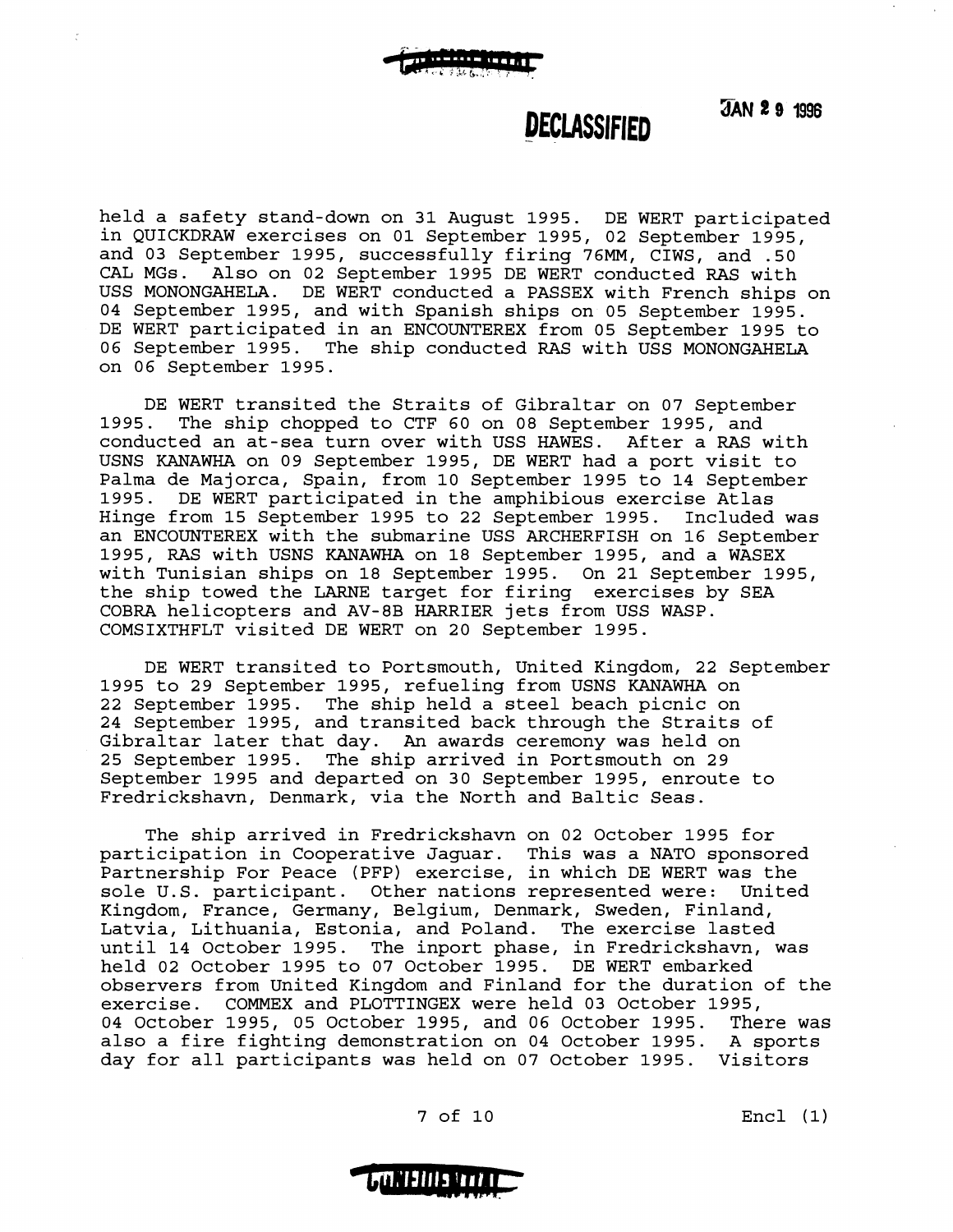#### **DECLASSIFIED**

from many of the other participating ships toured DE WERT during the inport phase.

The at sea phase of Cooperative Jaguar was 08 October 1995 to 12 October 1995. The participants conducted DIVTACS on 08 October 1995, 09 October 1995, 10 October 1995, and 11 October 1995. A 76MM gunshoot was conducted 09 October 1995. A coordinated anchorage was performed on the evening of 090CT95. PEACEKEEPINGEX was held 10 October 1995. The participants anchored near Aarhus, Denmark, 11 October 1995, and conducted BOARDINGEX and hosted VIP visitors. Participants entered Aarhus, Denmark, on 12 October 1995 for outbrief. DE WERT hosted a Navy Birthday reception on 13 October 1995. The ship departed Aarhus 14 October 1995.

DE WERT was in transit to Lisbon, Portugal, 14 October 1995 to 19 October 1995. The ship conducted an ENCOUNTEREX and PASSEX with a French ship on 17 October 1995. DE WERT was pierside in Lisbon from 19 October 1995 to 22 October 1995.

Departing Lisbon 22 October 1995, the ship again transited the Straits of Gibraltar 23 October 1995. DE WERT conducted RAS with USNS KANAWHA on 28 October 1995, and rejoined the USS AMERICA battle group the same day. QUICKDRAW firings of 76MM, CIWS, and .50 CAL MGs were held on 30 October 1995 and 31 October 1995. DE WERT was assigned plane guard and carrier escort duties 01 November 1995 to 02 November 1995 for the duration of exercise Juniper Hawk.

DEWERT participated in exercise Infinite Courage 03 November 1995 to 07 November 1995. On 06 November 1995, DE WERT was a participant in MISSILEX. The ship shot an SM-1 warshot, scoring a direct kill on the target. RAS was conducted with USNS KANAWHA 07 November 1995. DE WERT was in transit 08 November 1995 to 10 November 1995.

DE WERT was a participant in Exercise Bright Star 10 November 1995 to 13 November 1995. Egyptian observers were embarked for the exercise. On 10 November 1995 the ship conducted RAS with FS VAR. Also on 10 November 1995, the ship participated in an On 11 November 1995 and 12 November 1995, DE WERT towed the LARNE target for gunnery exercise by elements of the Egyptian Air Force.

The ship was in transit 13 November 1995 to 17 November 1995, conducting RAS with USNS KANAWHA on 14 November 1995. The ship

8 of 10 Encl (1)

# **BII 1181-1**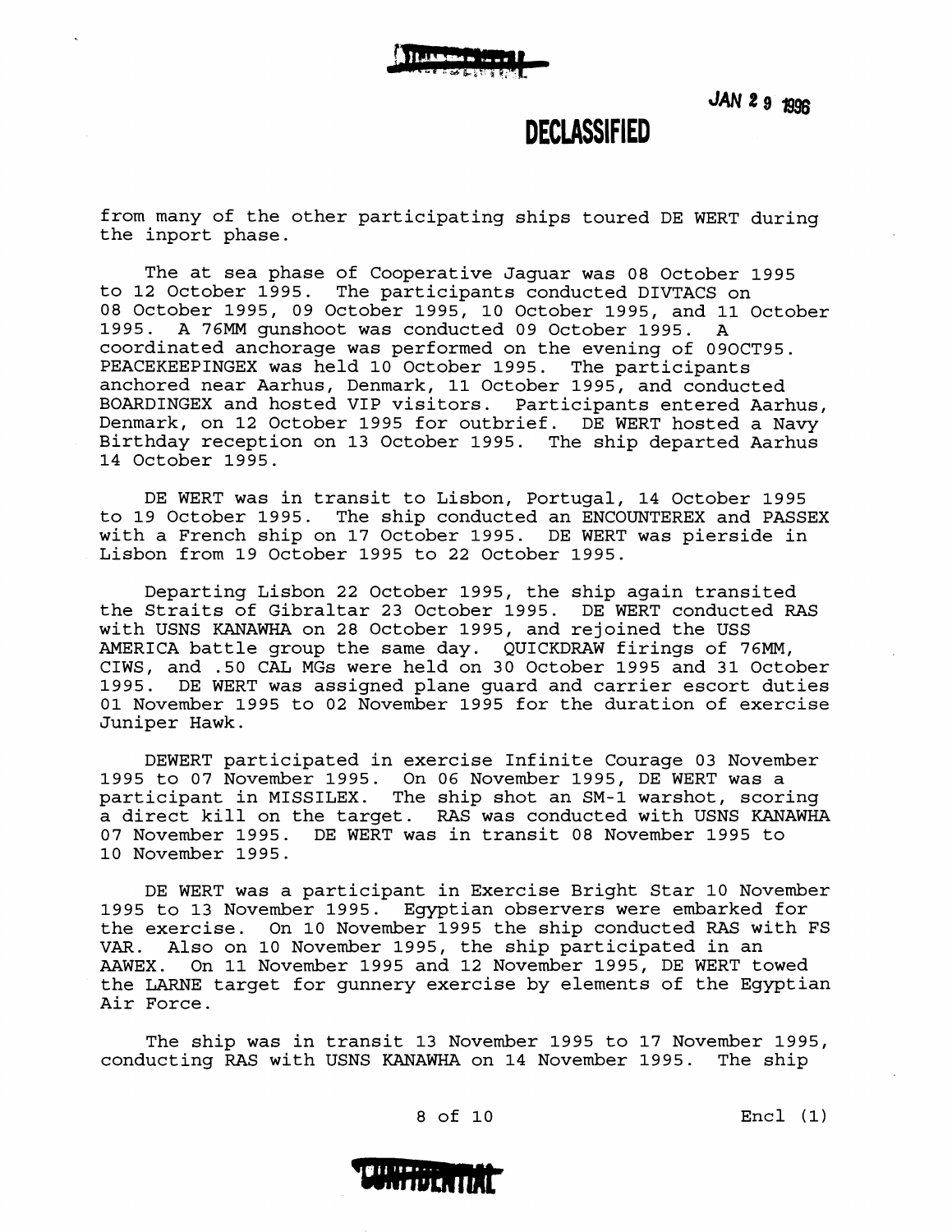

#### **DECLASSIFIED**

**JAN 29 age** 

embarked two Albanian observers from 15 November 1995 to 27 November 1995. On 16 November 1995 DE WERT conducted a PASSEX with a Bulgarian ship. On 17 November 1995 the ship entered port in Le Spezia, Italy.

Exercise Cooperative Mermaid-Classica was the second PFP exercise for DE WERT. It was conducted 17 November 1995 to 24 November 1995. DE WERT again was the sole U.S. representative. Ships from Italy, Spain, Turkey, Greece, France, Ukraine, Bulgaria, and Romania also participated. The inport phase was 17 November 1995 to 22 November 1995, with COMMEX, PLOTTINGEX, and SURFACE PICTURE exercises held on 20 November 1995 and 21 November 1995. DE WERT and the other ships were open for public tours and sailors from all navies toured each other's ships during the inport phase.

The at sea phase of Cooperative Mermaid-Classica was 22 November 1995 to 24 November 1995. DIVTACS were performed on 22 November 1995 and 23 November 1995. DE WERT conducted RAS with ITS VESWIO on 23 November 1995. The ship conducted SCREENEX 23 November 1995 to 24 November 1995. Participants returned to Le Spezia for outbrief on 24 November 1995. DE WERT departed Le Spezia 25 November 1995. The ship was in transit 25 November 1995 to 29 November 1995, and conducted PASSEX with a Bulgarian ship.

DE WERT had a port visit in Trieste, Italy, from 29 November 1995 to 03 December 1995. The ship conducted a conference on Operation Sharp Guard duties with USS BOONE, the ship DE WERT relieved, on 30 November 1995. DE WERT was underway in the Otranto OPAREA for familiarization training with CTF 440 04 December 1995 to 06 December 1995. DE WERT chopped to CTF 440, Standing Naval Forces Mediterranean (SNFM), on 07 December The ship conducted RAS with USNS John Lenthall 07 December 1995.

After a port visit to Corfu, Greece, 07 December 1995 to 10 December 1995, DE WERT began duties as part of Operation Sharp Guard, in support of United Nations resolutions against the former Republic of Yugoslavia. DE WERT was underway in the Otranto OPAREA 10 December 1995 to 16 December 1995. conducted the first query of a merchant ship on 11 December 1995. DE WERT conducted VERTREP with USNS SATURN on 13 December 1995 and RAS with USNS LEROY GRUMMAN 14 December 1995. DE WERT was in transit 16 December 1995 to 18 December 1995.



9 of 10